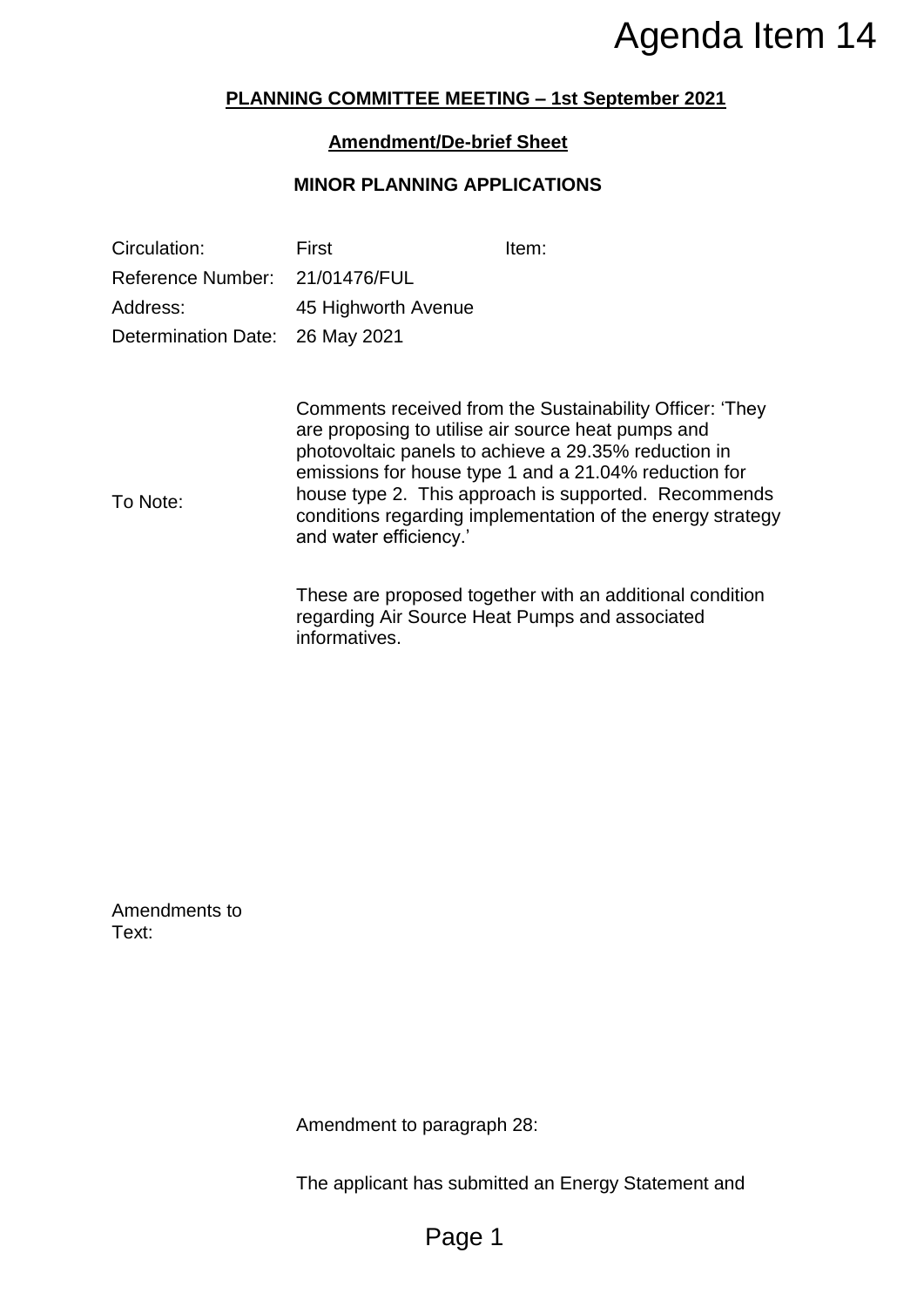associated calculations which outline how the inclusion of a number of renewable technologies will ensure a 19% CO2 emissions reduction target can be met. The following technologies have been identified for the proposed development: photovoltaic panels, solar thermal collectors and Air source heat pump. The Sustainability Officer has reviewed the information and supports the approach to utilise air source heat pumps and photovoltaic panels to achieve a 29.35% reduction in emissions for house type 1 and a 21.04% reduction for house type 2. Residents have raised concerns that the proposal includes chimneys in units 1 and 2 and if the chimneys do serve wood burning stoves they should not be supported from an air quality perspective. Officers have sought clarification from the applicant about this will provide an update at committee. Subject to conditions regarding implementation of the energy strategy and water efficiency, the proposal would provide a high quality sustainable development in accordance with policy 28 of the Cambridge Local Plan 2018.

Pre-Committee Amendments to Recommendation: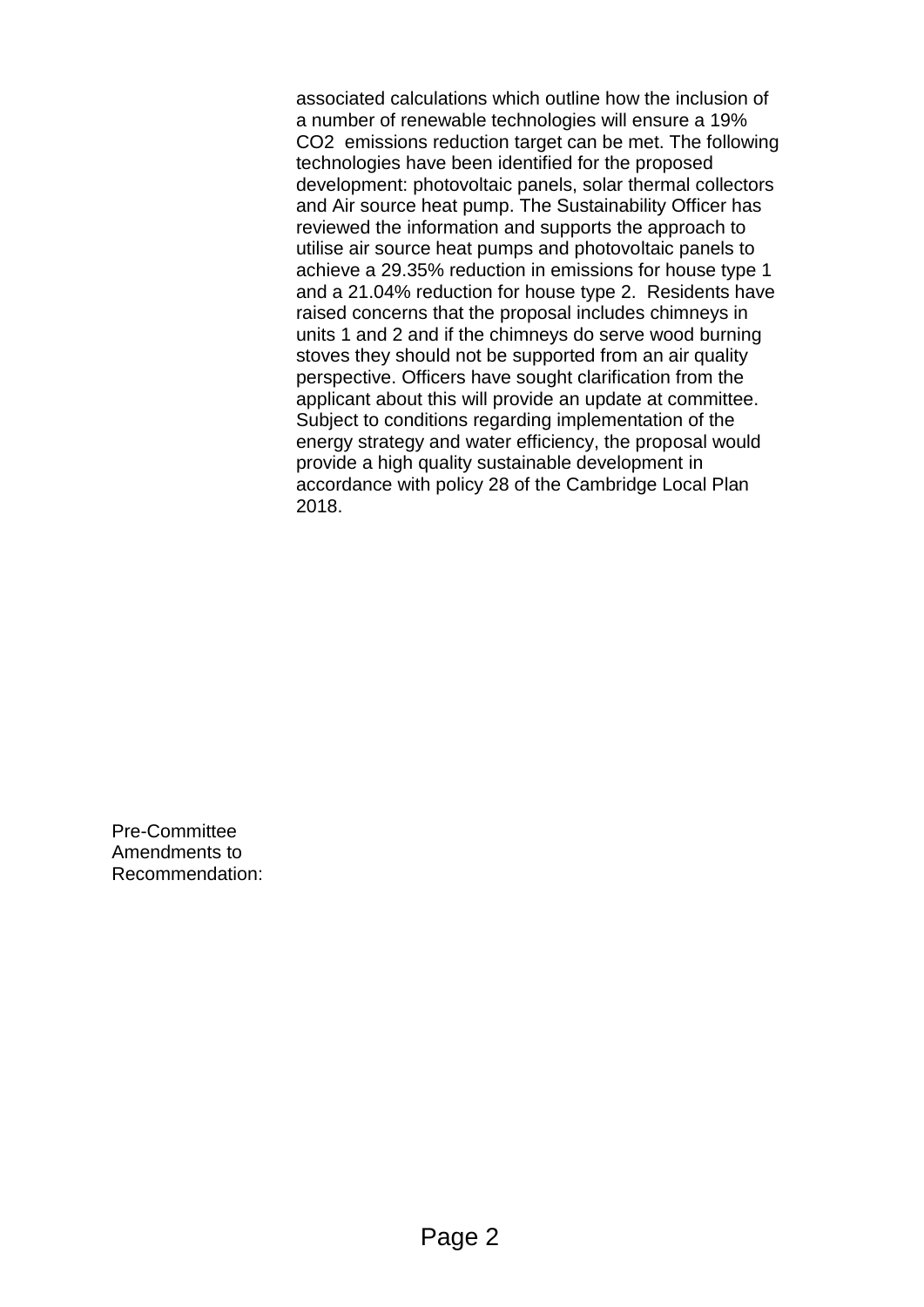Amendment of condition 21 to:

# **Implementation of Energy Strategy:**

The development, hereby permitted, shall not be used or occupied until the approved approach to meeting a 19% reduction in carbon emissions compared to Part L 2013 as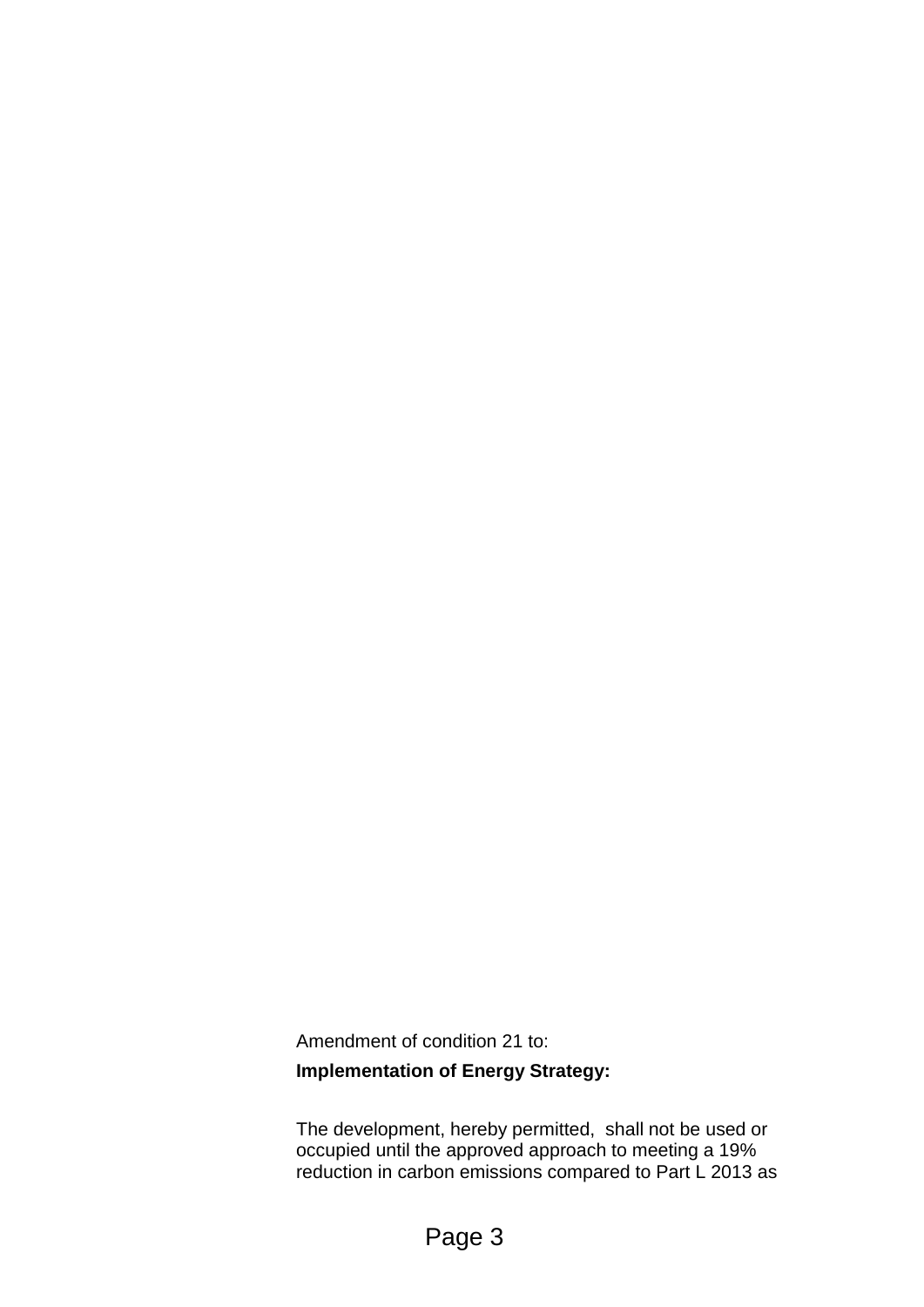set out in the Energy Statement, 45 Highworth Avenue, Atspace, 2/8/2021, has been fully implemented. Any associated renewable and/or low carbon technologies shall thereafter be retained and remain fully operational in accordance with a maintenance programme, which shall be submitted to and approved in writing by the local planning authority, alongside location plans showing the location of the proposed air source heat pumps and layout of the photovoltaic panels, before the development is first occupied.

Where grid capacity issues subsequently arise, written evidence from the District Network Operator confirming the detail of grid capacity and a revised approach to meeting a 19% reduction in carbon emissions shall be submitted to and approved in writing by the local planning authority. The approved revised approach shall be implemented and thereafter maintained in accordance with the approved details.

Reason: In the interests of reducing carbon dioxide emissions (Cambridge Local Plan 2018, Policy 28 and the Greater Cambridge Sustainable Design and Construction SPD 2020).

## **Additional Air Source Heat Pump Condition**

The approved Air Source Heat Pump shall comply with the Microgeneration Certification Scheme Planning Standards (MCS 2020) or equivalent, otherwise the details of the Heat Pump shall be submitted to and approved in writing by the Local Planning Authority.

Reason: To safeguard the residential amenity of neighbouring occupiers in accordance with HQ/1 and SC/10 of the South Cambridgeshire Local Plan 2018

## **Fire Tender Informative**

Fire Service vehicle access should be provided in accordance with Approved Document B Volume 1 of the Building Regulations. There should be vehicle access for a pump appliance to within 45m of all points within the dwelling-house in accordance with paragraph 11.2 of Approved Document B Volume 1. Where the proposed new dwelling cannot meet access requirements for fire appliances, compensatory feature(s) should be provided.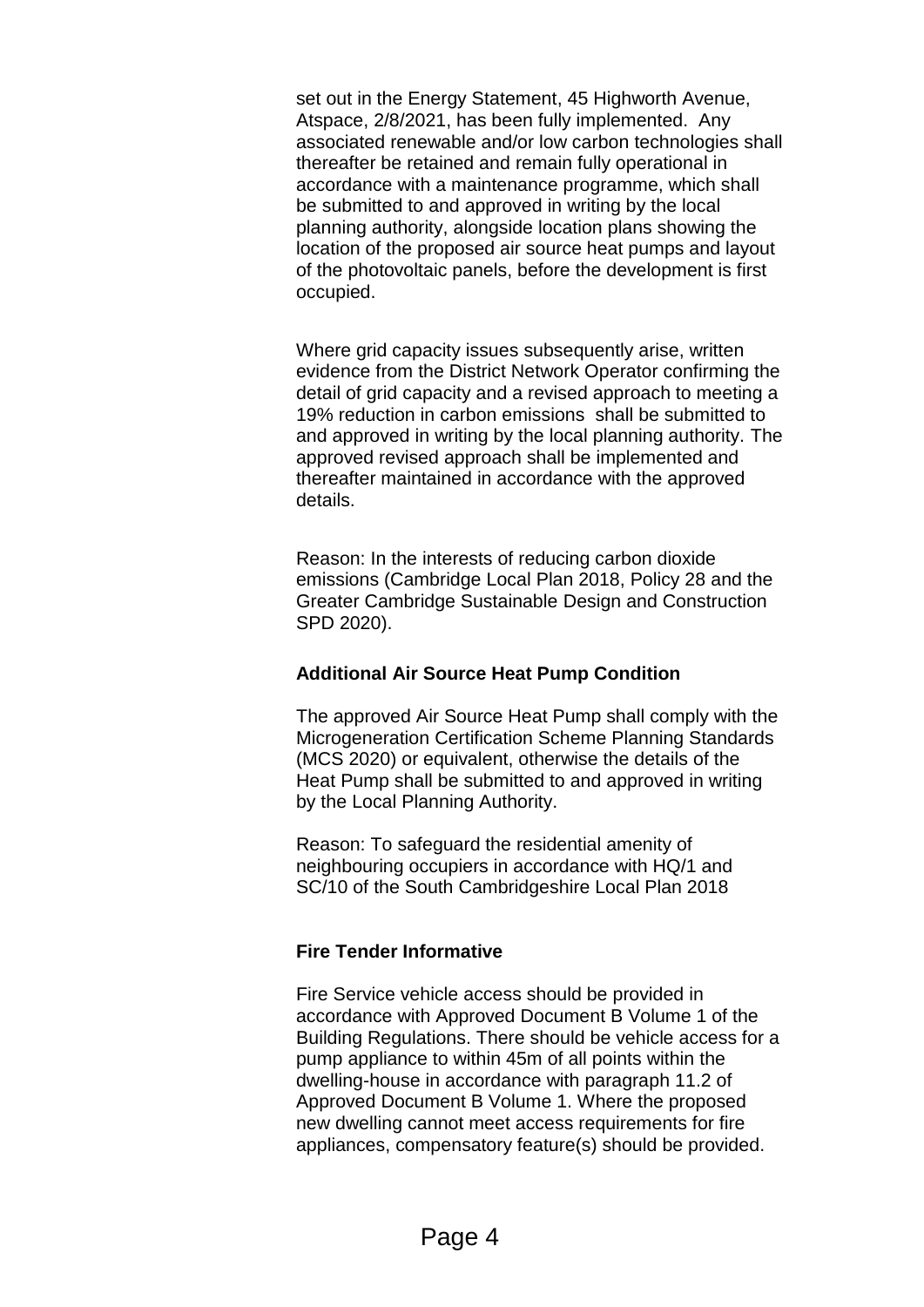## **Air Source Heat Pump Informative**

The granting of permission and or any permitted development rights for any Air Source Heat Pump (ASHP) does not indemnify any action that may be required under the Environmental Protection Act 1990 for statutory noise nuisance. Should substantiated noise complaints be received in the future regarding the operation and running of an air source heat pump and it is considered a statutory noise nuisance at neighbouring premises a noise abatement notice will be served. It is likely that noise insulation/attenuation measures such as an acoustic enclosure and/or barrier would need to be installed to the unit in order to reduce noise emissions to an acceptable level.

To avoid noise complaints it is recommended that operating sound from the ASHP does not increase the existing background noise levels by more than 3dB (BS 4142 Rating Level - to effectively match the existing background noise level) at the boundary of the development site and should be free from tonal or other noticeable acoustic features. In addition equipment such as air source heat pumps utilising fans and compressors are liable to emit more noise as the units suffer from natural aging, wear and tear. It is therefore important that the equipment is maintained/serviced satisfactory and any defects remedied to ensure that the noise levels do not increase over time.

## **Decision:**

| Circulation:                          | First            | Item: |
|---------------------------------------|------------------|-------|
| Reference Number:                     | 20/05298/HFUL    |       |
| Address:                              | 2 Barrow Road    |       |
| Determination Date:                   | 16 February 2021 |       |
| To Note:                              | Nothing to note. |       |
| Amendments to<br>Text:                | None.            |       |
| <b>Pre-Committee</b><br>Amendments to | None.            |       |